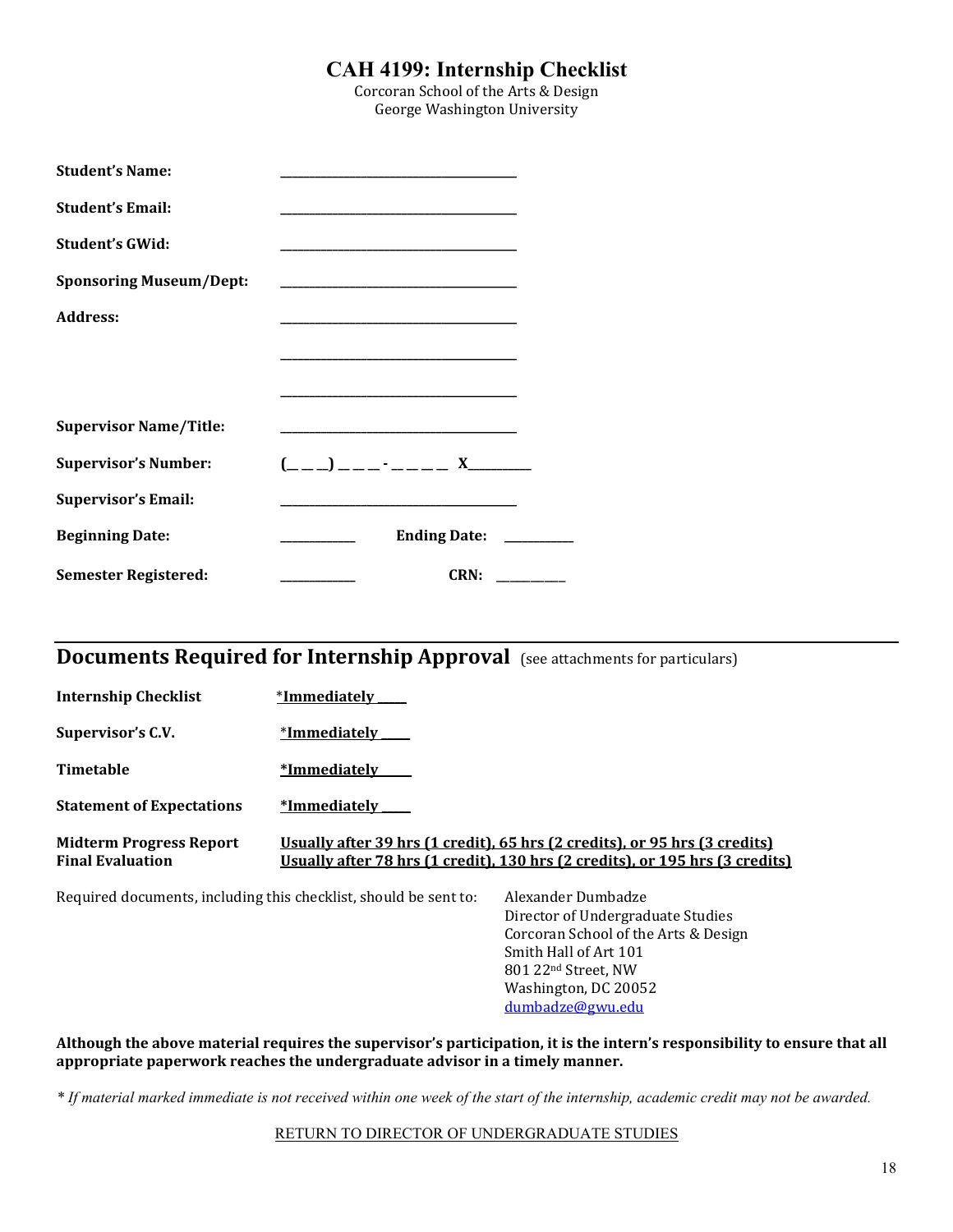### **Internship Timetable Agreement**

Internships usually take the form of a 13-week session with the intern working 6 hours a week for a 1credit-hour internship, 10 hours a week for a 2-credit-hour internship, and 15 hours a week for a 3credit-hour internship. However, as long as the total hour requirements are met, the intern and the supervisor may establish a mutually agreeable work schedule.

Each internship must be approved by the Director of Undergraduate Studies.

1. The internship will begin  $\frac{1}{\frac{1}{2}}$  and end  $\frac{1}{\frac{1}{2}}$ . MM/DD/YYYYY MM/DD/YYYY

2. In general the intern will work  $\_\_\_\_\_$ hours per day,  $\_\_\_\_$  days per week.

3. The supervisor and the intern will meet \_\_\_\_\_\_\_ hours per week.

\_\_\_\_\_\_\_\_\_\_\_\_\_\_\_\_\_\_\_\_\_\_\_\_\_\_\_\_\_\_\_\_\_\_\_\_ \_\_\_\_\_\_\_\_\_\_\_\_\_\_\_\_\_\_\_\_\_\_\_\_\_\_\_\_\_\_\_\_\_\_\_\_

\_\_\_\_\_\_\_\_\_\_\_\_\_\_\_\_\_\_\_\_\_\_\_\_\_\_\_\_\_\_\_\_\_\_\_ \_\_\_\_\_\_\_\_\_\_\_\_\_\_\_\_\_\_\_\_\_\_\_\_\_\_\_\_\_\_\_\_\_\_\_\_

4. The internship will be for  $\Box$  credit hour(s) and consist of  $\Box$  hours of work.

Supervisor's Name (printed) littlern's Name (printed)

Supervisor's Signature **Intern's** Signature

Date: <u>Date:</u> **Date: Date: Date: Date: Date: Date: Date: Date: Date: D** 

Alexander Dumbadze Director of Undergraduate Studies Corcoran School of the Arts & Design George Washington University Smith Hall of Art 101 801 22nd Street, NW Washington, DC 20052 **dumbadze@gwu.edu**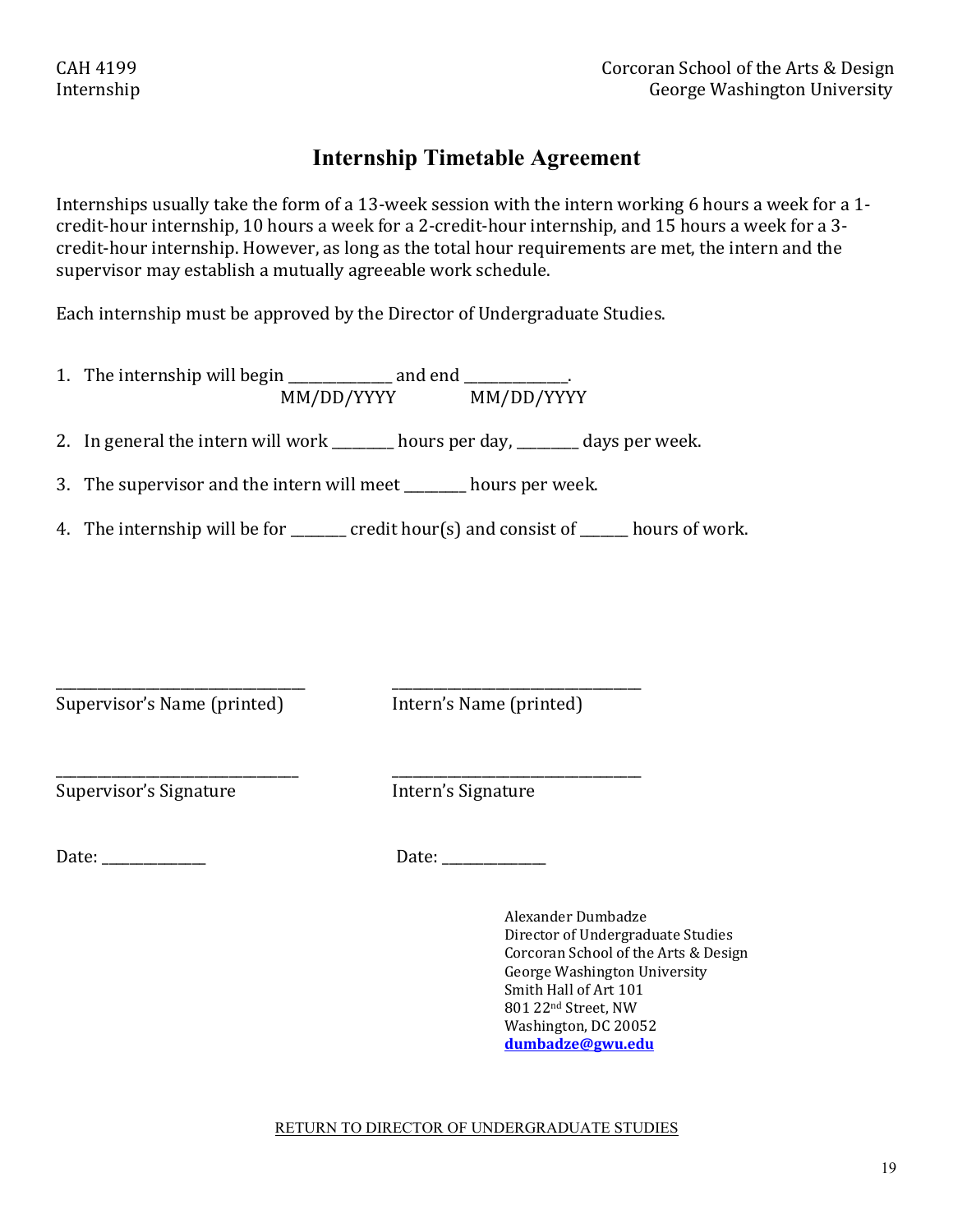### **Statement of Expectations**

Supervisor: Please discuss the main objectives of the internship with the student before the internship begins. This statement should represent an agreement between you and the intern regarding the expectations for the internship.

1. Describe the internship. Specifically mention the process of orientation, major activities to be completed, final projects and overall intern responsibilities. As appropriate, a "Suggested Readings" list may be included. (Attach document if needed.)

Note: If publications result from student research, interns should be properly acknowledged for their contributions.

Supervisor's Name (printed) lntern's Name (printed)

\_\_\_\_\_\_\_\_\_\_\_\_\_\_\_\_\_\_\_\_\_\_\_\_\_\_\_\_\_\_\_\_\_\_\_\_ \_\_\_\_\_\_\_\_\_\_\_\_\_\_\_\_\_\_\_\_\_\_\_\_\_\_\_\_\_\_\_\_\_\_\_\_

\_\_\_\_\_\_\_\_\_\_\_\_\_\_\_\_\_\_\_\_\_\_\_\_\_\_\_\_\_\_\_\_\_\_\_ \_\_\_\_\_\_\_\_\_\_\_\_\_\_\_\_\_\_\_\_\_\_\_\_\_\_\_\_\_\_\_\_\_\_\_\_

Supervisor's Signature *Supervisor's* Signature

Date: \_\_\_\_\_\_\_\_\_\_\_\_\_\_\_ Date: \_\_\_\_\_\_\_\_\_\_\_\_\_\_\_

**Although the statement requires the supervisor's participation, it is ultimately the intern's responsibility to ensure that a statement is created at that it reaches the Director of Undergraduate Studies in a timely manner.**

> Alexander Dumbadze Director of Undergraduate Studies Corcoran School of the Arts & Design George Washington University Smith Hall of Art 101 801 22nd Street, NW Washington, DC 20052 **dumbadze@gwu.edu**

RETURN TO *DIRECTOR OF UNDERGRADUATE STUDIES*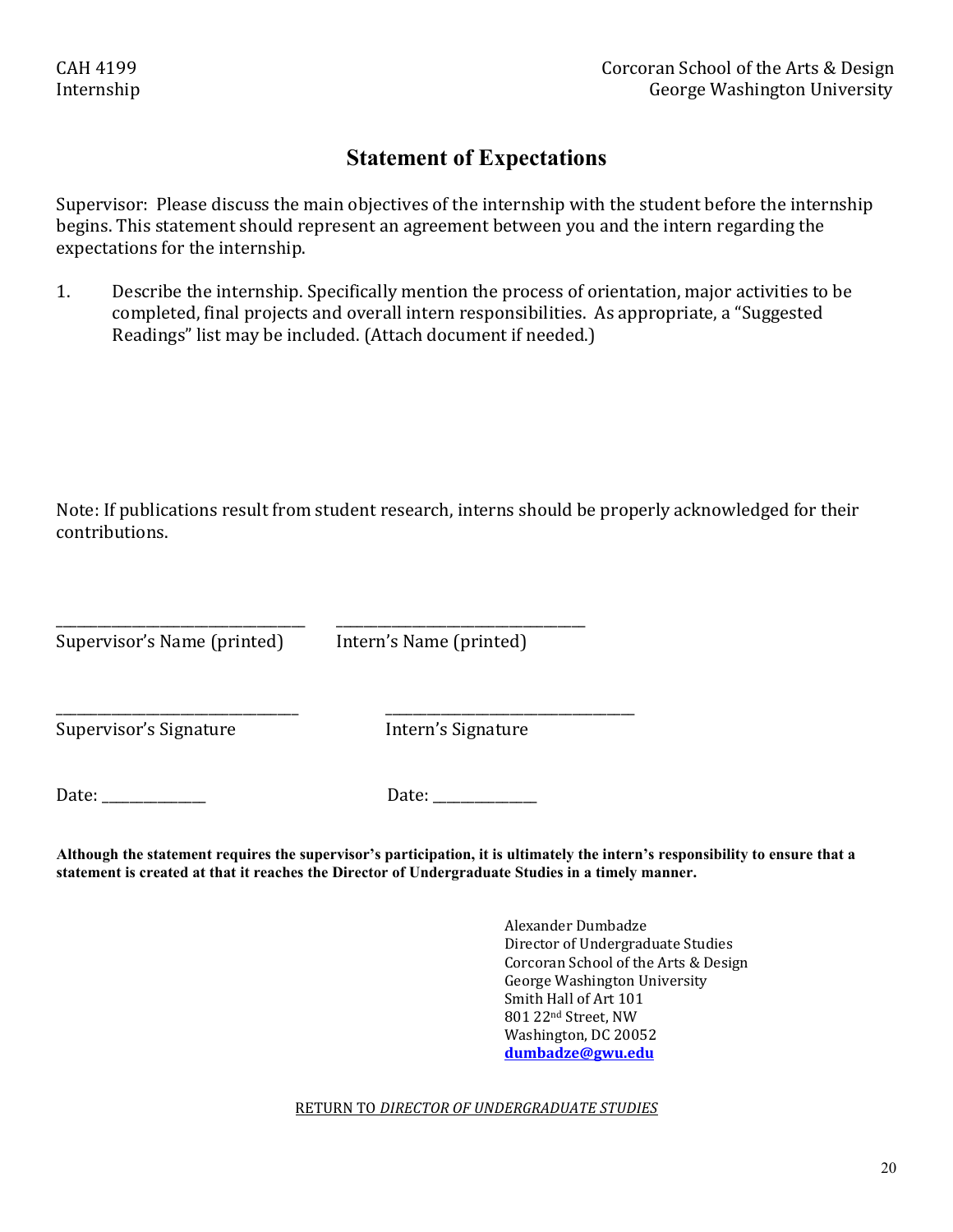## **Mid-term Progress Report**

The mid-term evaluation provides the opportunity for the internship supervisor and the FAAH student to reflect on the progress of the internship and reassess the remaining activities to be completed by the intern. The evaluation also allows the Director of Undergraduate Studies to monitor the progress of the internship and address any problems. (Attach additional document if needed.) This form is due after half *of the internship hours have been completed by the intern.* 

Intern's Name: \_\_\_\_\_\_\_\_\_\_\_\_\_\_\_\_\_\_\_\_\_\_\_\_\_\_\_\_\_\_\_\_\_\_\_\_\_\_\_\_\_\_\_\_\_\_\_\_\_\_\_\_\_\_\_\_\_\_\_\_\_

Sponsoring Museum/Gallery:\_\_\_\_\_\_\_\_\_\_\_\_\_\_\_\_\_\_\_\_\_\_\_\_\_\_\_\_\_\_\_\_\_\_\_\_\_\_\_\_\_\_\_\_\_\_\_\_\_

Supervisor's Name: \_\_\_\_\_\_\_\_\_\_\_\_\_\_\_\_\_\_\_\_\_\_\_\_\_\_\_\_\_\_\_\_\_\_\_\_\_\_\_\_\_\_\_\_\_\_\_\_\_\_\_\_\_\_\_\_\_

1. Overall Evaluation of Performance

2. Mid-term Recommendation

3. Remaining Goals and Objectives

### **Supervisor:**

Please check any that apply

\_\_\_\_\_\_ I have reviewed this report with the intern.

\_\_\_\_\_\_\_\_\_\_\_\_\_\_\_\_\_\_\_\_\_\_\_\_\_\_\_\_\_\_\_\_\_\_\_ \_\_\_\_\_\_\_\_\_\_\_\_\_\_\_\_\_\_\_\_\_\_\_\_\_

I would like the undergraduate advisor to review this report with the intern.

Please have the undergraduate advisor contact me for further discussion.

Supervisor's Signature **Date** 

Alexander Dumbadze, Director of Undergraduate Studies Corcoran School of the Arts & Design, George Washington University Smith Hall of Art 101, 801 22<sup>nd</sup> Street, NW Washington, DC 20052 **dumbadze@gwu.edu**